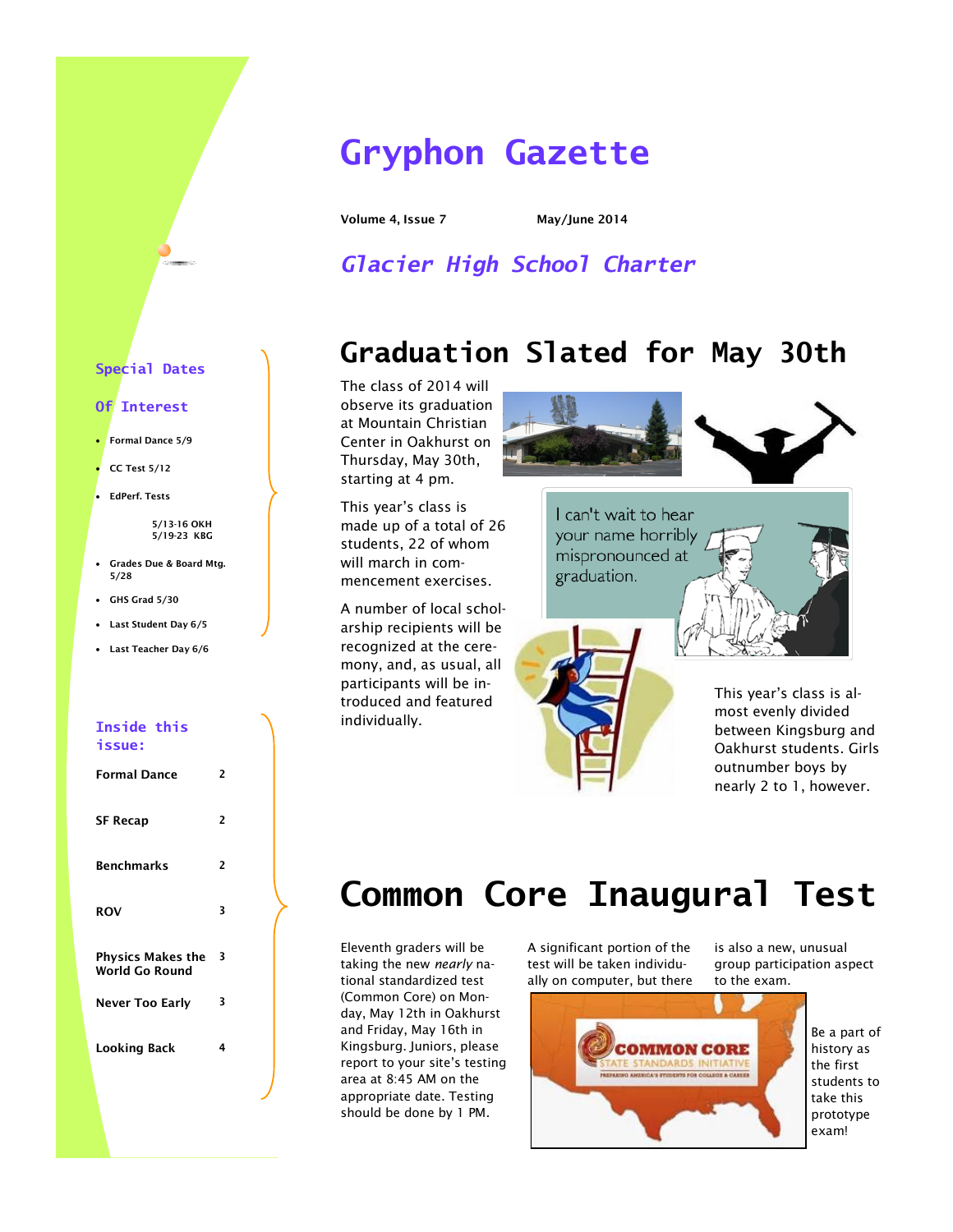### **Spring Formal Dinner/Dance**

Themed to "A Night in Paris," the 2014 spring formal will take place at the ECCO Center just outside of Oakhurst.

Tickets are available through



the front desk in Oakhurstand through charter teachers in Kingsburg.

Tickets are priced at \$45, which includes a delicious multi-course Chicken Parmigian dinner, dance instruction and music MC-ing by John and Trish Harris, and limited photo services.

While a photo package is not included in the price, there will be picture files posted and available for online printing.

ASB is sponsoring the dance, and a committee is involved in all preparations and planning for the event.

ed the Asian Art Museum and newly renovated Ex-

Matthew Englund and Kaylene Friesen were faculty representatives on

Weather conditions were unusually warm for the trip over and back, reaching 92 degrees during

ploratorium.

this outing.

the trip.

**The evening schedule is as follows:**

- **5 PM early arrivals/photo shoot around lake**
	- **6 PM dinner served**
		- **7-9 PM dance**
		- **9 PM cleanup**



**SF Etiquette 101: It's called "the City," or San Francisco. Locals NEVER call it "Frisco"**



**leave"**

**"San Francisco** 

**[Rudyard](http://www.kipling.org.uk/kip_fra.htm)** 

**[Kipling](http://www.kipling.org.uk/kip_fra.htm)**



Mac Collins at an overlook





### **EdPerformance Benchmark Tests**

Montara Lighthouse Hostel (pictured). Other stops includ-

**Hearts Left in San Francisco** 

All students (besides graduating seniors) are expected to participate in EdPerfomance computerbased tests as part of fallspring benchmark testing cycles.

This year, Oakhurst students may choose a date between Tuesday and Thursday (13-15th); Kingsburg students are scheduled for May 19-23, since extra laptops will be available that week.

Testing may be done in either a morning (9-12) or afternoon (1-4) shift. Your charter teacher will be assigning you to one of the shifts, so make your preference known while spaces are available.

Benchmark tests are an important way for educators to monitor progress both of individuals and groups– and are an important part of the school's evaluation by accrediting and governmental agencies, like WASC and the Ca Dept of Education.

Your cooperation in this process is greatly appreciated.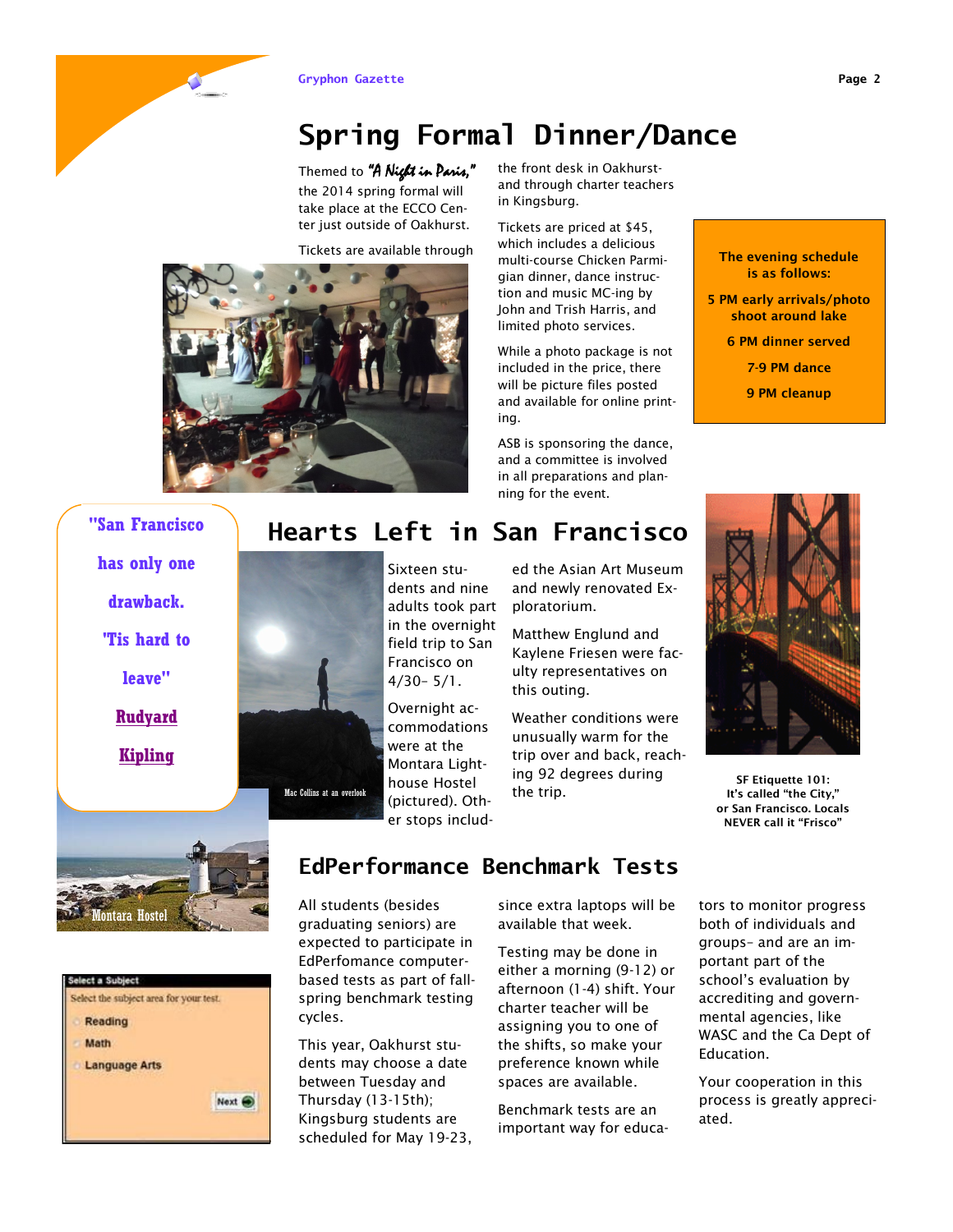#### **Volume 4, Issue 7 Page 3**

# ROV

Each year the competition focuses on a new theme in order to expose students and educators to the many different aspects of the ocean workplace and the scientific and technological advancements that are taking place. This year's competition theme highlights the role that ROVs play in exploring and documenting shipwrecks, studying sinkholes, and conserving our national maritime heritage sites in the Thunder Bay National Marine Sanctuary.

#### **Regardless of the theme, the competition consists of the following components:**

**Underwater mission tasks /Technical reports** / **Engineering presentations /Poster displays**

Tasks include: Conduct a sonar scan of the wreck Unlock and open a container to determine the cargo

Search for the date the ship was built on the outside of the wreck

Retrieve a ceramic dinner platter to determine the home port of the ship

Estimate the total number of zebra mussels on the shipwreck using quadrants.



## **CSUF Physics Outreach Visits GHS**

On Friday, May 2, Professor Don Williams and several student assistants came to the Oakhurst site for an outstanding presentation of basic principles of physics.

The program started with a "bed of nails" demonstration, which showed how an even distribution of weight can make this experience painless.

Other highlights were:

creating a magnet using PVC tubing and wool

Demonstrating inertia and conservation of energy through a Newton cradle

States of matter and temperature demonstrations utilizing dry ice.

Rotational momentum and fulcrum lifting demonstrations.



< bed of nails

### **Planning for Next Year**

Maybe you aren't graduating this year. Even if you aren't, this is the best time of year to step back, inventory your high school progress, and see what lies between you and the finish line.

Your charter teacher tracks your progress towards graduation and is responsible to see that nothing is overlooked in your fulfillment of state grad requirements.

Beyond basic requirements, it

is important that you establish your goals in order to know what particular coursework would best serve your plans. Prepping for vocational school looks a lot different than UC Berkeley. Be open with your charter teacher about your educational and career goals– it helps us help you!

Summer is a great time to kick tires for elective courses – browsing bookstores and the internet, for example.

In addition, your charter teacher can check out textbooks over the summer if you know specific classes that you will be taking. It never hurts to get a head start on reading, for example.

Your mind is understandably on finishing this school year.

But it's never too early to start planning for fall.



**THEY REALLY MEAN "SEPTEMBER"**